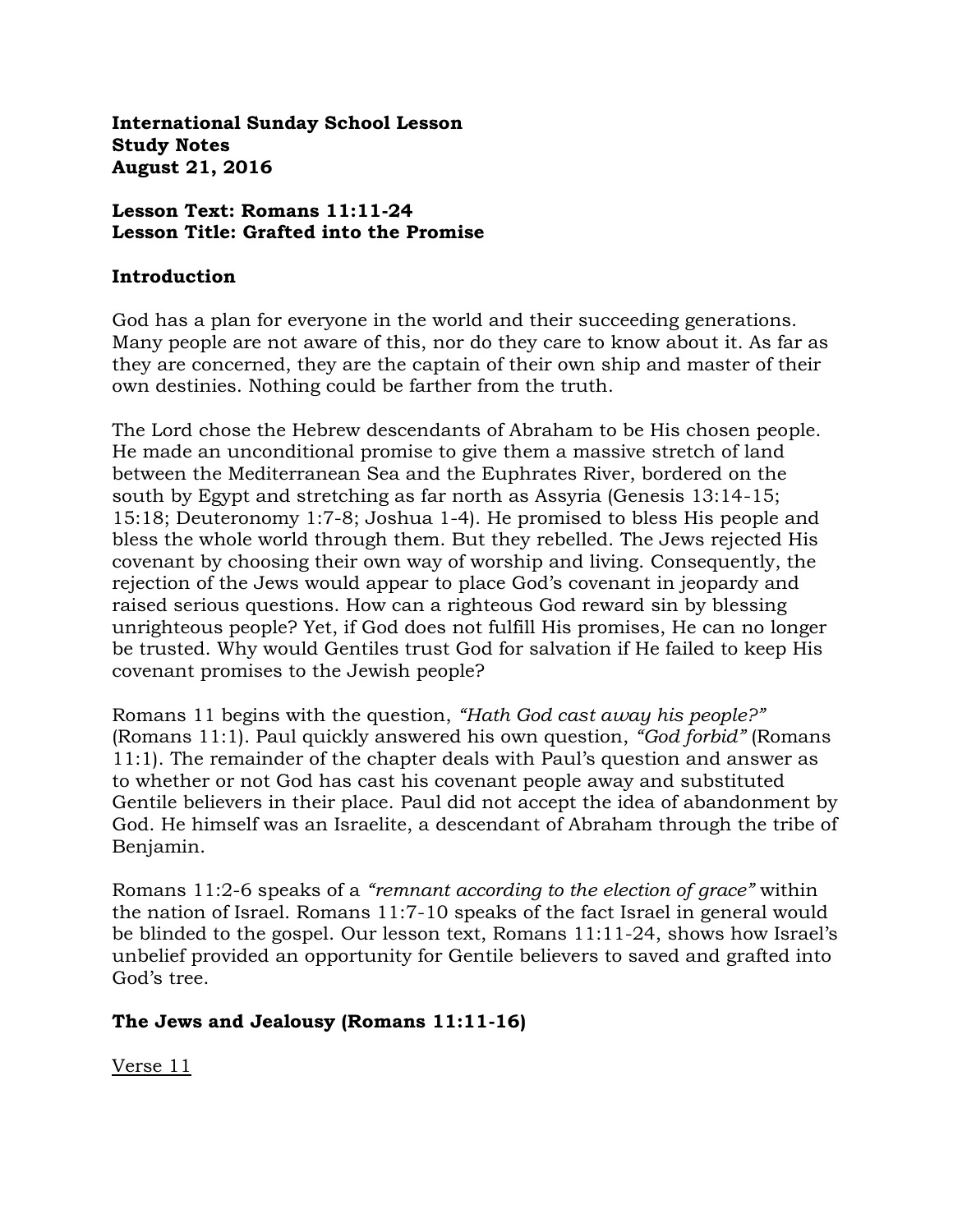"I say then, Have they stumbled that they should fall? God forbid: but rather through their fall salvation is come unto the Gentiles, for to provoke them to jealousy."

Paul asks, "Have they stumbled that they should fall?" He answers, "God forbid." Israel did not "fall" to the point of no return when they rejected the gospel. The word "fall" occurs twice in this verse. The first word "fall" means "an irretrievable fall." The second word "fall" means "to fall aside, but retrievable." Israel has "fallen aside" or "lapsed," but there is still hope. Is national Israel dead? Paul says, "God forbid," or, "may it never be so." That is not the case. The case is "but rather through their fall salvation is come unto the Gentiles…" (Deuteronomy 32:21; Romans 10:19).

God had a gracious purpose in the sin and unbelief of Israel. He used their unbelief to bring Gentiles to salvation. But that is not all. Paul believed acceptance of the gospel by Gentile believers was designed to provoke Jews to a "jealousy" or yearning for God's blessing. They, as God's covenant people, needed to realize both Jews and Gentiles could belong to God through the saving gospel of God's grace. The rejection of the gospel by Israel resulted in the gospel being given to Gentiles. The acceptance of the gospel by Gentiles has an evangelistic purpose to the Jewish people. It was difficult for some Jews to accept this truth and it is difficult for us to accept this truth.

How does this truth help us today as Christians? It should renew our confidence in the trustworthiness of God and His sovereign purposes and plans. It is important for Christians to know God's gracious purposes are always at work, even in the hardest of circumstances.

# Verse 12

"Now if the fall of them be the riches of the world, and the diminishing of them the riches of the Gentiles; how much more their fulness?"

Paul repeats himself in this verse so as to be understood. "Fall of them" is a reference to the unbelief of Israel. "Diminishing of them" is a reference to the failure of Israel to believe Messiah. Paul says, if it was a blessing to the Gentiles that Israel, for the most part, rejected Messiah, how much greater a blessing to the Gentiles and the world is it going to be when Israel believes Messiah? Just imagine what the nation of Israel will be when they return!

### Verse 13-14

"For I speak to you Gentiles, inasmuch as I am the apostle of the Gentiles, I magnify mine office: If by any means I may provoke to emulation them which are my flesh, and might save some of them."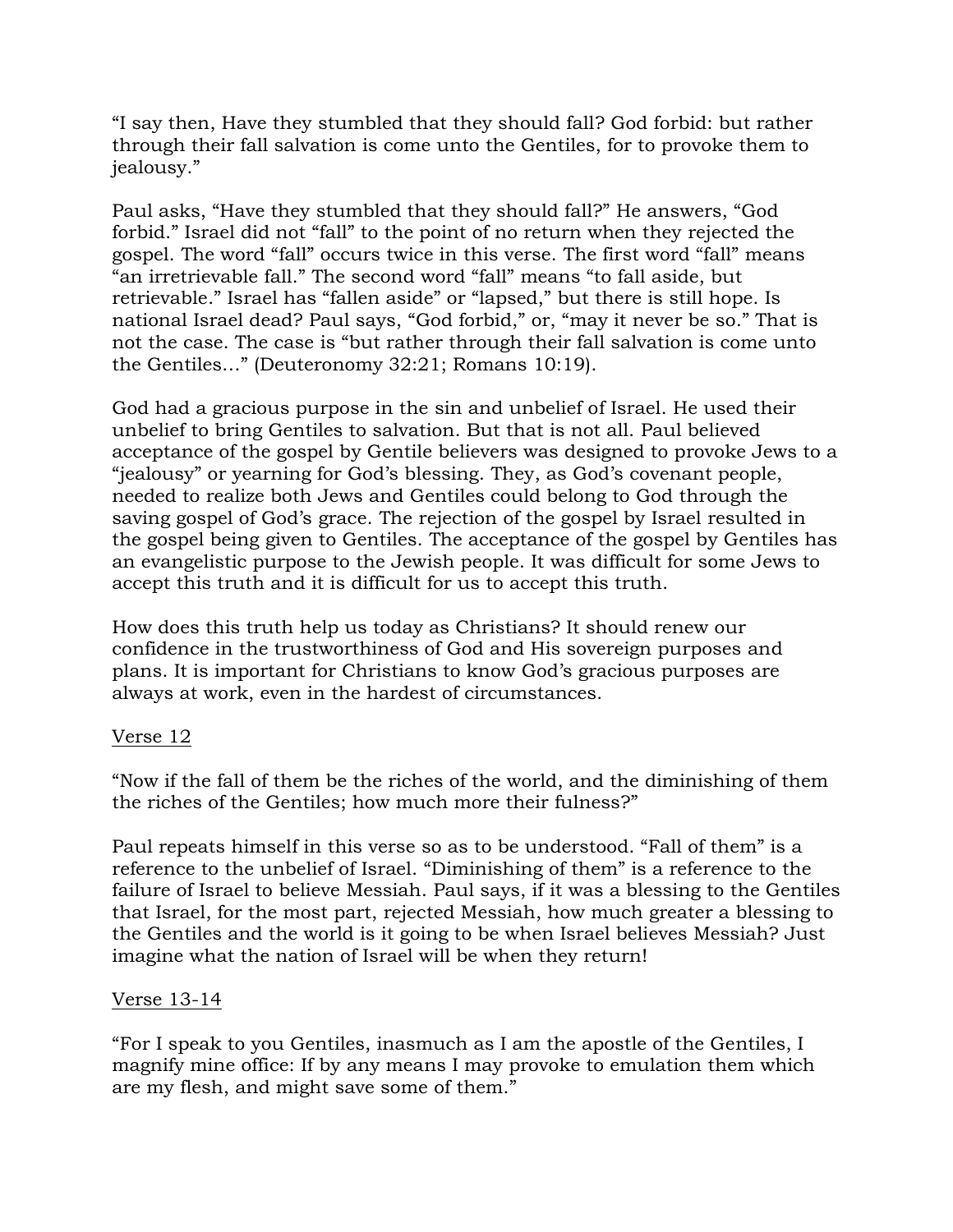Paul identifies himself as "the apostle to the Gentiles," but he says, I want you to understand I have a Jewish ministry. There were some in Paul's own race who would have seen him as a traitor because he was an "apostle of the Gentiles." Paul was not ashamed of his calling. In fact, he said, "I magnify mine office." "Magnify" is the Greek word *doxazo* {dox-ad-zo} which means "praise, extol, celebrate, make glorious." It was an honor for Paul to preach to the Gentiles and see them saved while at the same time provoking his own people to jealousy resulting in "some" being saved.

## Verse 15

"For if the casting away of them be the reconciling of the world, what shall the receiving of them be, but life from the dead?"

The "casting away" of the nation of Israel temporarily, was the channel through which God "reconciled the world" and brought salvation to the Gentiles. If Israel's "casting away" brought salvation to the Gentile world, "what shall" God "receiving of them be, but life from the dead?" The "receiving of them" refers to a wonderful time in the future when *"all Israel shall be saved"* (Romans 11:26). This will truly be "life from the dead" in that Israel will be saved from a spiritually dead state and from among those in Israel who are spiritually dead.

So Paul is saying if blessing resulted to Gentile Christians all over the world because Jewish people rejected the Messiah and the gospel, how much greater blessing is going to result for the Gentiles when Israel embraces the gospel? Their rejection of the gospel brought blessing to the whole Gentile world. Their acceptance, Paul says, is going to do even more. In other words, Paul is saying God's works of grace in the present and future are going to be greater than His works of grace in the past. Bless His name!

# Verse 16

"For if the firstfruit be holy, the lump is also holy: and if the root be holy, so are the branches."

Paul continues his argument that God's rejection of His chosen people is not permanent by introducing a horticultural example. "If the firstfruit be holy, the lump is also holy…" When Israel first entered the Promised Land, the Lord commanded the first portion of everything to be offered to the Lord (Numbers 15:18-21). After laboring all season, a Hebrew farmer anxiously awaited the first sign of produce because it indicated the quality he could expect from the harvesting crop. By offering the "firstfruit" to the Lord, the farmer was saying, "Lord, everything I have is because of Your provision."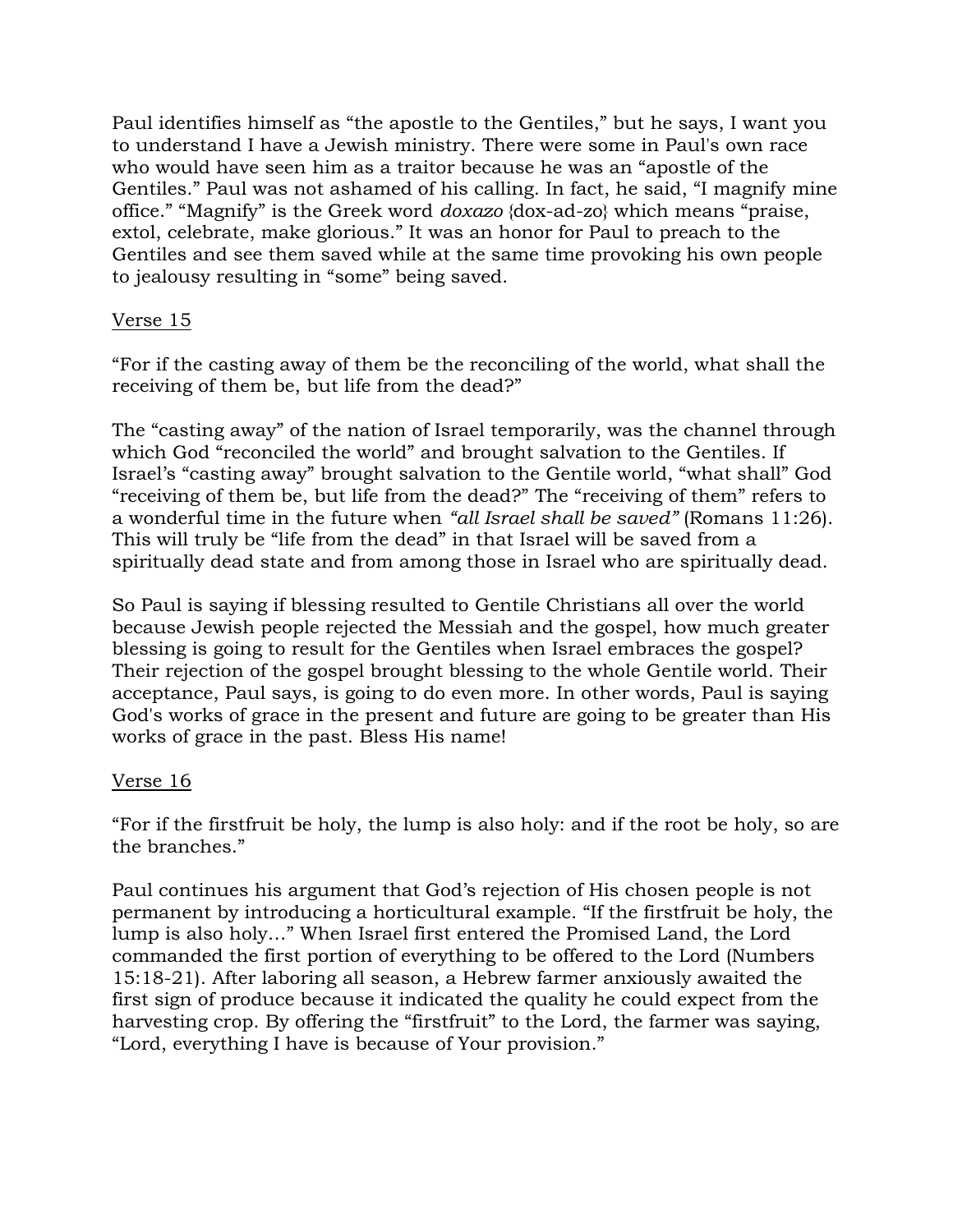"Firstfruit" in this verse is a reference to the saved Jewish remnant. If the saved Jewish remnant, of which Paul was a part, was "holy," or consecrated to the Lord, "the lump is also holy."

"Lump" is a reference to the entire nation of Israel. "Root" refers to Abraham, the father of the Jewish race. The "branches" are Abraham's descendants. Paul's point is everything is connected. The "root, branches, lump, and the firstfruits" are all part of the end product, the dough to make the bread. Paul wants his readers to understand Israel is not only the "firstfruits" in God's plan of salvation, but also the nation in which salvation to every man is "rooted."

# **The Gentiles and Grafting (Romans 11:17-24)**

# Verse 17-18

"And if some of the branches be broken off, and thou, being a wild olive tree, wert graffed in among them, and with them partakest of the root and fatness of the olive tree; Boast not against the branches. But if thou boast, thou bearest not the root, but the root thee."

The "branches…broken off" refers to God's temporary setting aside of the nation of Israel because of her unbelief. "Thou…being a wild olive tree" is a reference to Gentiles who have believed the gospel and are saved. Paul used the process of grafting branches to make his point that Gentile believers should not become arrogant because they have now become a part of the tree.

Paul introduces the "olive tree" illustration because he knows those listening, who have a basic knowledge of the Old Testament will know the olive tree is an illustration of Israel. Several of the Old Testament prophets such as Haggai and Habakkuk use it to talk about Israel. When they hear "olive tree" they know Paul is getting ready to talk about how God tends and cares for His people.

When Paul begins to talk about "grafting…a wild olive tree" into an old cultivated olive root, he knows it is not normal. Normally it is the other way around. Farmers normally take a branch from an older, cultivated olive tree and graft it into a wild olive root, which would have produced good fruit. To take a "wild olive tree" and "graft" it into an old "olive tree" would appear useless on the surface. No farmer in his right mind would expect fruit based on the laws of horticulture. Paul explains this further in verse 24.

Paul's point is the Jewish nation is a "tree" from which "some of the branches" were "broken off." However, the nation still lives because of the "root and fatness of the olive tree." That is a reference of the trustworthiness and promises of God. Into this living tree, the "wild olive" branches, the Gentiles, are "grafted," drawing strength and sustenance for life.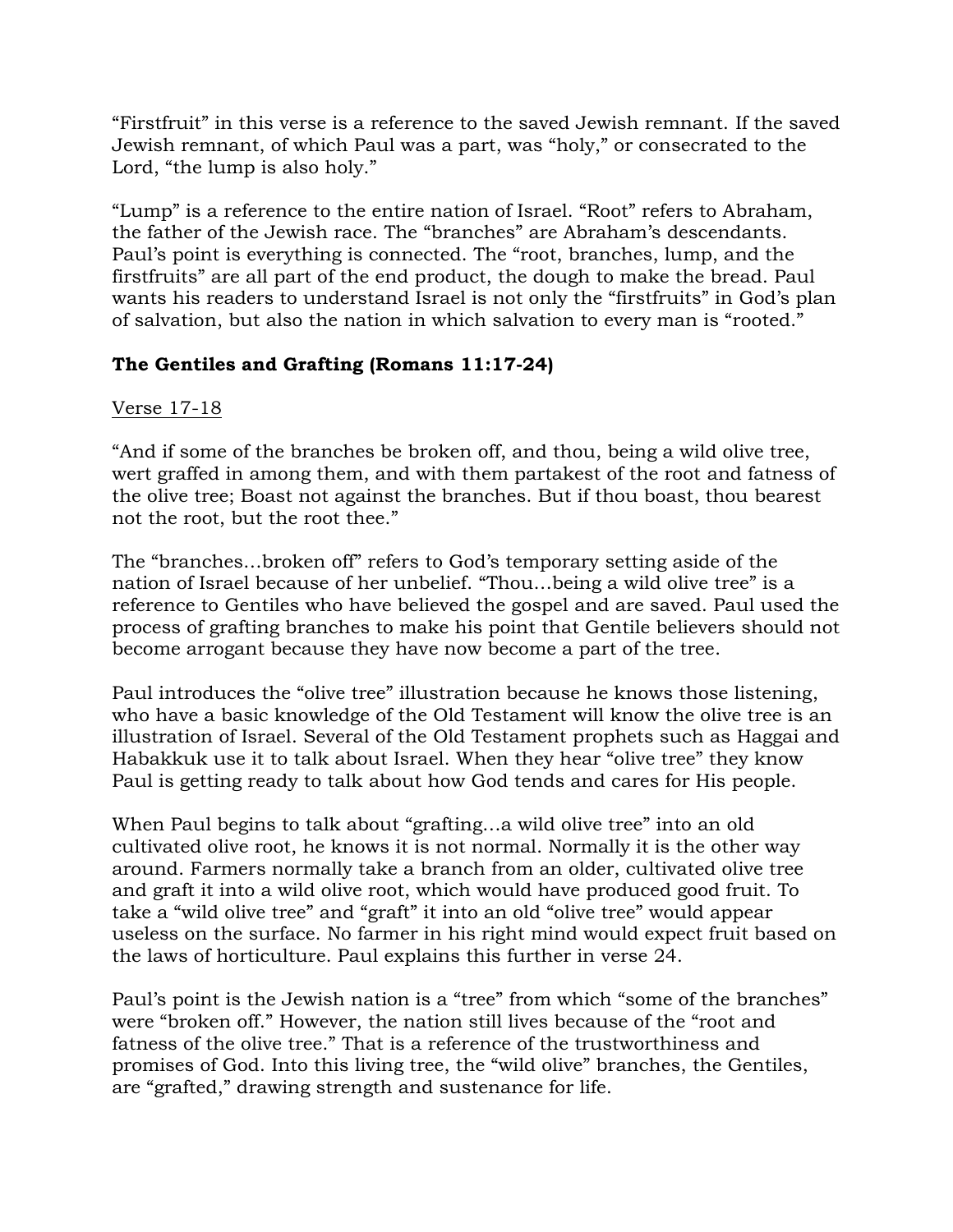Paul's illustration is designed to show his readers and every recipient of God's grace what a surprising and miraculous thing God has done in saving Jews and Gentiles. A Gentile sinner saved by grace should never take for granted what an amazing thing God has done in salvation! Furthermore, Paul issues a strong warning to the Gentiles about "boasting" or their attitude toward the "branches," or unbelieving Jews.

Gentile believers must never forget they are not natural descendants of Abraham, but have become members of God's family by grace. All of us should be humbled by the fact God has included us in His purposes. God help us to heed Paul's warnings to the Roman believers, "Boast not against the branches!"

## Verse 19-21

"Thou wilt say then, The branches were broken off, that I might be graffed in. Well; because of unbelief they were broken off, and thou standest by faith. Be not highminded, but fear: For if God spared not the natural branches, take heed lest he also spare not thee."

"Thou wilt say then," is Paul anticipating someone in his audience who might disagree with him and think he is wrong. If Gentiles argue that the Jewish "branches were broken off" so the wild Gentile branches "might be graffed" into Abraham's tree, Paul has no argument. He says, "Well." But he wants his readers to understand the Jewish "branches" were "broken off…because of unbelief."

"Faith" is required for eternal life. Gentiles "standest by faith." "Faith" is the difference in becoming castaway branches or living branches. Paul wanted the Gentiles to know "God spared not the natural branches" of His own chosen people and He will "spare not" Gentiles who fail to exercise "faith" in the Son of God. Gentiles must never be "highminded" or proud, but "fear." Instead of looking over at those who have been cut off, you need to ask yourself, "Am I trusting in Christ?"

### Verse 22

"Behold therefore the goodness and severity of God: on them which fell, severity; but toward thee, goodness, if thou continue in his goodness: otherwise thou also shalt be cut off.

"Behold" means Paul wants the Gentile Christians to think about what he is about to say. "Behold," or notice "the goodness and severity of God." "Goodness" and "severity" are contradictory. God's "goodness" is God's kindness (Romans 2:4). God is a kind and loving God. God's "kindness" is directed toward "thee," in this context to the Gentiles.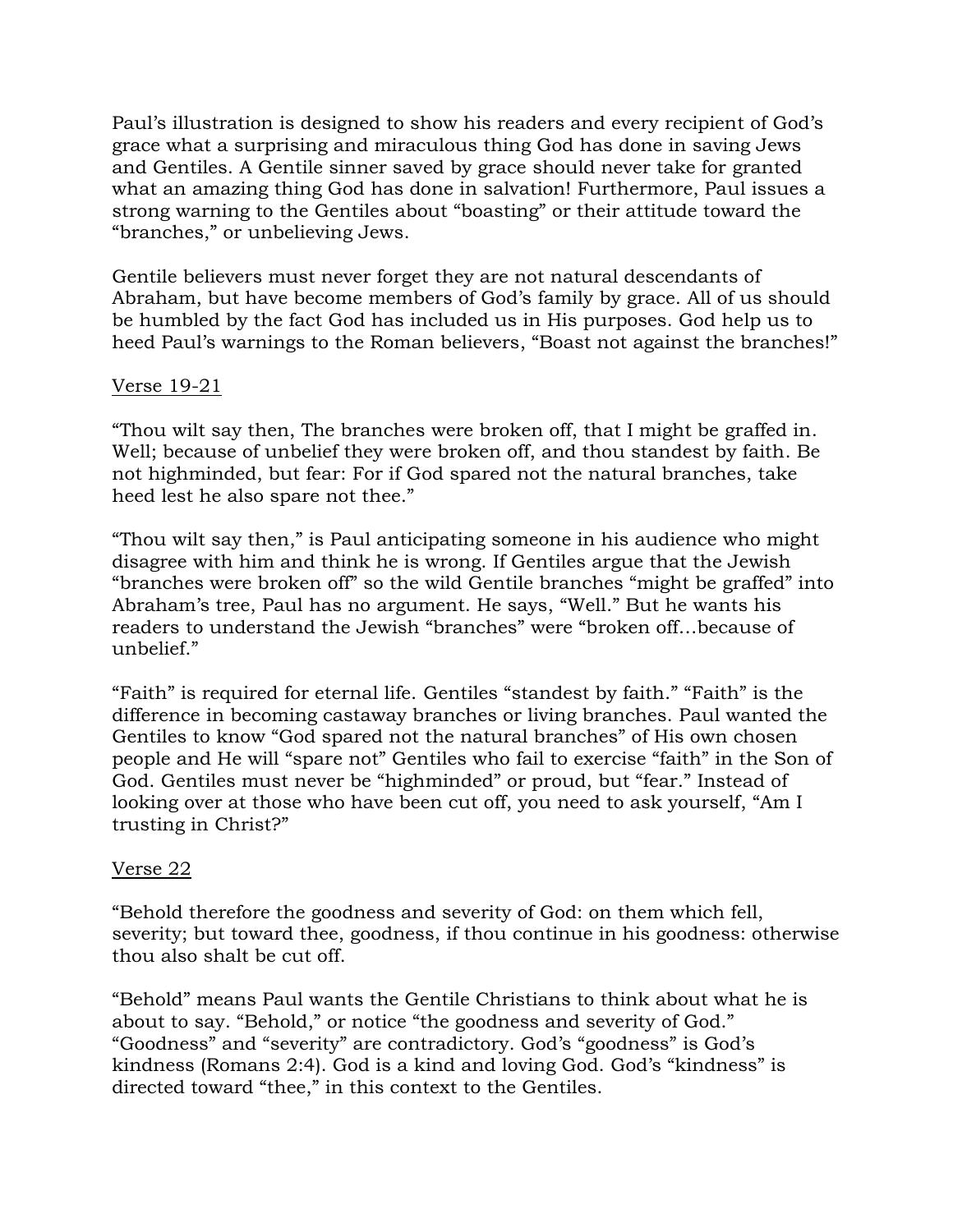"Severity" speaks of God's punishment toward those who reject Him. God is a loving God, but He is also a God of justice. God's "severity" is directed against "them which fell," in this context speaking of the Jews who disobeyed Him and whose branches were cut off from God's tree.

For those who "continue" in God's "goodness," there is "goodness" and kindness. For those who do not, there is the "severity" of being "cut off." The word "cut off" is a strong word in the Greek. It carries the idea of something going along in life and all of a sudden, it is instantly removed. Paul wanted the Gentiles to remember failing to depend totally upon the Lord for salvation could result in their being "cut off." This is not a threat to losing their salvation; it is simply to contrast that God did not automatically saved Gentiles because they are Gentiles. The condition is always "faith."

*Teachers note: Please notice the Apostle Paul is politically incorrect! The God who is promoted today by politicians and religious liberals is the loving god of kindness and goodness, but not justice, severity, and judgment. You know, the idea we all have the same god. The god who is the god of the Muslims, the god of the skies, the god of the Christians or whatever, it is all the same god. The god of this world's making is loving, beneficent, he would never judge anybody. That god has no relation to Paul's God. Paul believed in a God who loves and saves sinners but also judges sinful man and condemns him to eternal torment when he rejects Jesus Christ. Thank God for men like Paul!*

### Verse 23-24

"And they also, if they abide not still in unbelief, shall be graffed in: for God is able to graff them in again. For if thou wert cut out of the olive tree which is wild by nature, and wert graffed contrary to nature into a good olive tree: how much more shall these, which be the natural branches, be graffed into their own olive tree?"

Returning to his illustration of grafting trees (adding a shoot of one tree to another tree), Paul make a powerful argument here for God's plan of salvation including both Jew and Gentile. In summary Paul says, "If God worked for the salvation of the Gentiles, so those who were not a part of the olive tree were grafted into the olive tree, then it will be no problem for God to re-graft His ancient people who trust in Jesus Christ into their own olive tree."

Paul is asserting here that all Jewish people who embrace Christ by faith will be engrafted into the body of Christ. If "they," the Jewish people, "abide not still in unbelief," they will be "graffed in" or saved when they place faith in Jesus Christ. How can this be? "God is able to graff them in again." If God "graffed in" the Gentiles who were "contrary to nature," He certainly is "able" to bring back His own chosen people, "the natural branches." Paul is holding out a firm hope for Israel here and he is clearly speaking about God's ability to save.